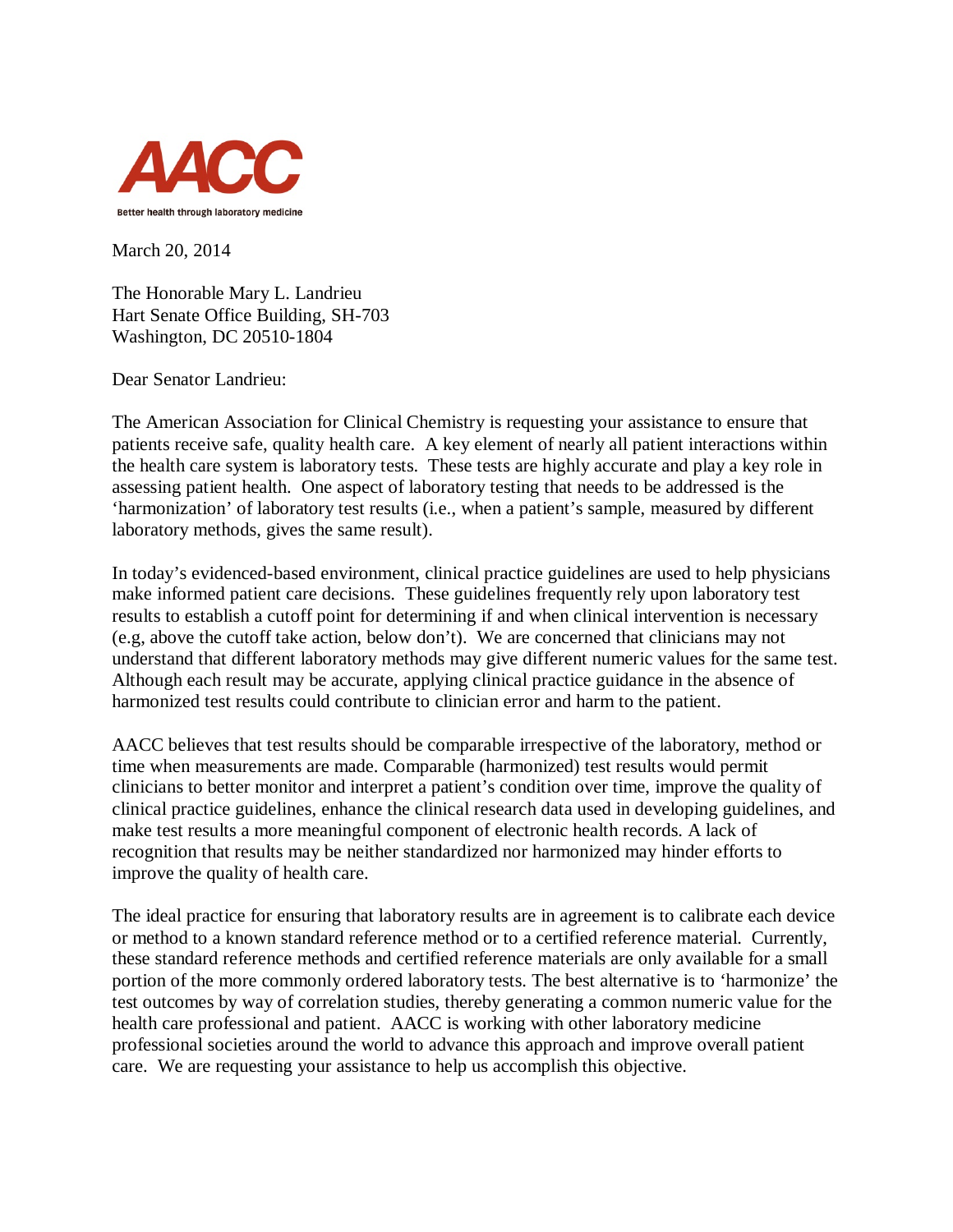Senator Landrieu March 20, 2014 Page Two

AACC, with the help of medical device manufacturers, physicians, professional laboratory scientists and standards development organizations, among others, created an International Consortium for Harmonization of Clinical Laboratory Results to develop a global approach for prioritizing, organizing and managing the harmonization of clinical laboratory test results. This is a long-term initiative to develop comparable test results to improve the quality of patient care, while also reducing unnecessary costs. AACC would like your help in raising awareness of this issue among policymakers and promoting the need for public-private collaboration in this area.

We are requesting that you include report language (see the attached language) in a forthcoming health-related bill, such as HHS Appropriations, that recognizes this problem and encourages federal health agencies to work with the private sector to address this ongoing issue. Although we are currently working with officials within a number of federal agencies, this is a problem that needs greater recognition within HHS to ensure that we can develop and sustain the publicprivate network needed to harmonize test results.

AACC has also developed a position statement that more fully examines harmonization and its importance to improving health care. In addition, the document identifies other key stakeholders and their roles in advancing this initiative. I am enclosing a copy of this statement. AACC looks forward to working with you on this important issue.

By way of background, AACC is the principal association of professional laboratorians- including MDs, PhDs and medical technologists. AACC's members develop and use chemical concepts, procedures, techniques and instrumentation in health-related investigations and practice in hospitals, independent laboratories and the diagnostics industry worldwide. The AACC provides international leadership in advancing the practice and profession of clinical laboratory science and medicine and its applications to health care. If you have any questions, please call me at (336) 716-2639, or Vince Stine, PhD, Director, Government Affairs, at (202) 835-8721.

Sincerely,

Steven M. Woney Rd

Steven H. Wong, Ph.D., DABCC (TC), FACB President, AACC